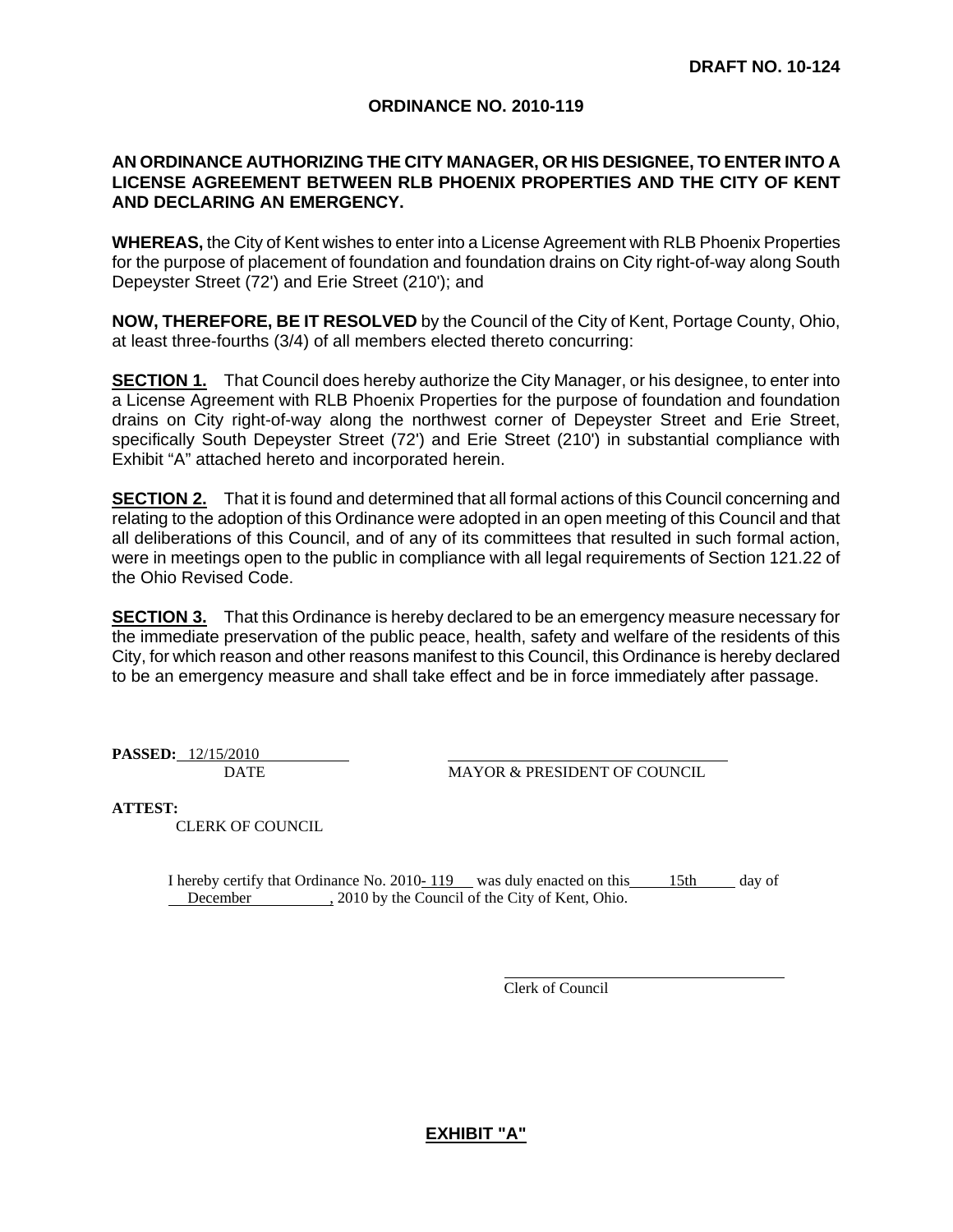#### **CITY OF KENT, OHIO LICENSE AGREEMENT**

 THIS AGREEMENT is made by and between the CITY OF KENT, OHIO, hereinafter called "City" and \_\_\_\_\_\_\_\_\_\_\_\_\_\_\_\_\_\_\_\_\_\_\_\_\_\_, hereinafter called the "Licensee."

 The City is the owner, in fee simple, of land, hereinafter known as the "Property." For and in consideration of the covenants, conditions, agreements and stipulations of the License expressed herein, the City does hereby agree the Property may be used by the Licensee for the purpose as outlined in Part 1 below, in accordance with the laws and Charter of the City of Kent. The Property is more particularly described in the attached exhibits listed below.

> Exhibit "A" – Site Plan Exhibit "B" – Footer Encroachment Detail

The parties hereto covenant and agree as follows:

#### **1. NATURE OF INTEREST:**

 $\overline{a}$ 

The Licensee understands that by issuing this license, the City has merely granted the Licensee the right to occupy the right-of-way and this license does not grant or convey to the Licensee any interest in the Property.

## **2. USE:**

#### **2.1** The Property shall be used for the purpose of: **Foundation and foundation drains**

and for no other purpose.

**2.2** No structural alterations may be made to the City's property without the express written permission of the City of Kent, Director of Public Service.

## **3. TERM:**

The City does hereby agree the Property may be used by the Licensee for a term of one (1) year commencing on \_\_\_\_\_\_\_\_\_\_\_\_\_, 2011, and ending on \_\_\_\_\_\_\_\_\_\_\_\_\_\_\_\_\_\_\_\_\_, 2012 unless terminated earlier by either party. This license will automatically renew yearly unless one (1) month before expiration either party notifies the other of its intention to terminate per Paragraph 1.

## **4. NECESSARY LICENSES AND PERMITS:**

**4.1** Licensee shall be licensed to do business in the State of Ohio and City of Kent, and upon request, Licensee shall demonstrate to the City that any and all such licenses are in good standing. Correspondence shall be addressed as follows: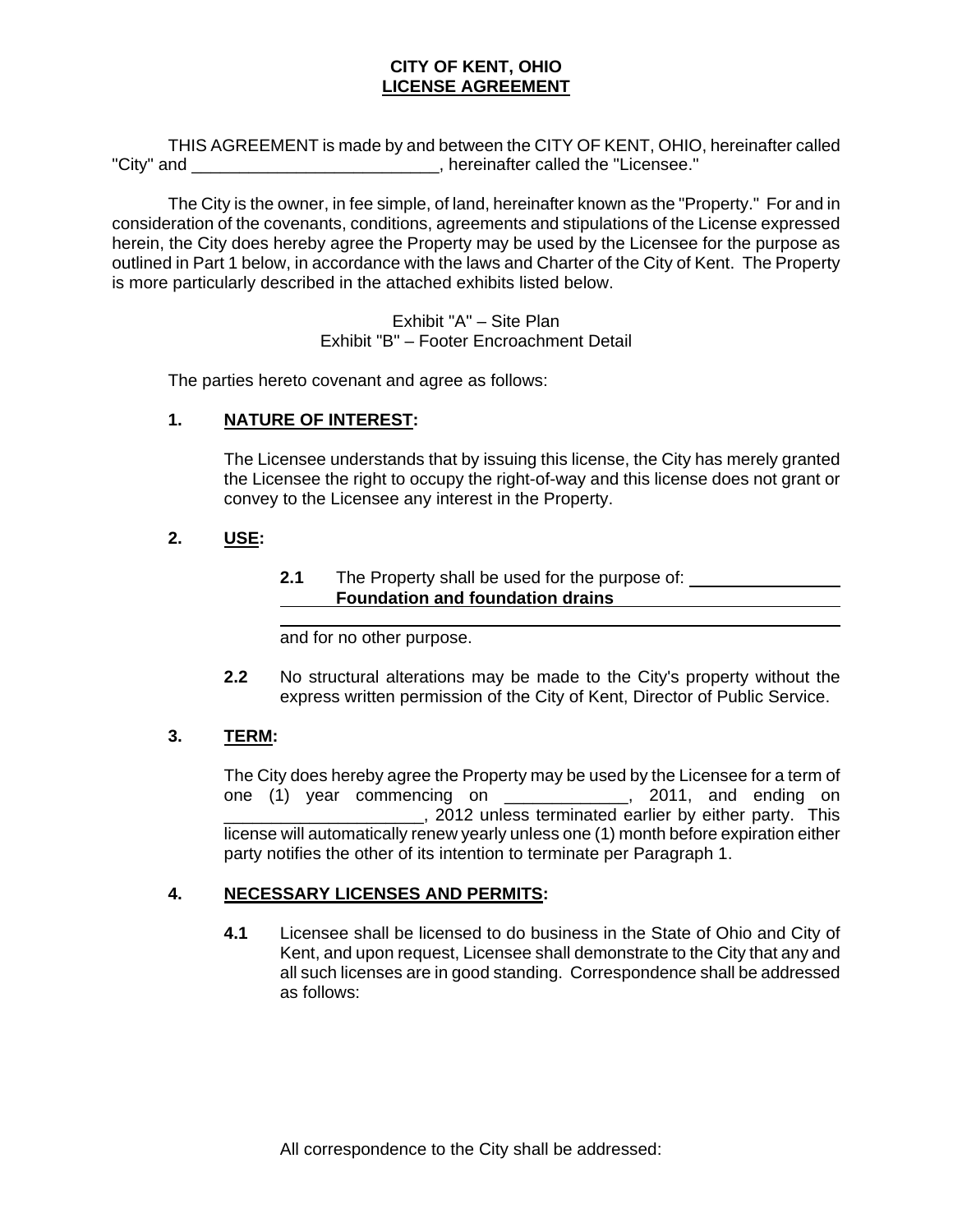Service Director City of Kent 930 Overholt Road Kent, Ohio 44240

 $\overline{a}$ 

 $\overline{a}$ 

 $\overline{a}$ 

 $\overline{a}$ 

All correspondence to the Licensee shall be addressed:

**4.2** Licensee shall secure all necessary permits required in connection with the use of the Property and shall comply with all federal, state and local statutes, ordinances, rules, or regulations which may affect, in any respect, Licensee's use of the Property. Licensee shall, prior to the commencement of any work, obtain and thereafter maintain, at its sole cost and expense, all licenses, permits, etc., required by law with respect to its business use of the Property.

## **5. STORAGE AND VENDING:**

No storage of materials or supplies of any nature will be permitted on the Property except as directly related to the agreed business use of the Property.

## **6. TAXES:**

Licensee agrees to be responsible for and to timely pay all taxes and/or assessments that may be legally assessed on Licensee's interest, or on any improvements placed by Licensee on said Property, during the continuance of the license hereby created, including any real estate taxes. The Licensee must provide written notice to the City, at the address referenced in Paragraph 4.1, within thirty (30) days of payment of all taxes and/or assessments.

## **7. DIRECTOR OF PUBLIC SERVICE TO ACT FOR CITY:**

The granting of this permit shall not be construed as an abridgment or waiver of any rights which the Director of Public Service has in exercising his jurisdictional powers over the City highway system. The City Director of Public Service shall act for and on behalf of the City of Kent in the issuance of and carrying out the provisions of this permit.

## **8. CITY USE OF PROPERTY:**

If for any reason the Director of Public Service or his duly appointed representative deems it necessary to order the removal, reconstruction, relocation or repair of the Licensee's changes to the City's property, then said removal, reconstruction, relocation or repair shall be promptly undertaken at the sole expense of the Licensee's thereof. Failure on the part of the Licensee to conform to the provisions of this permit will be cause for suspension, revocation or annulment of this permit, as the Director of Public Service deems necessary.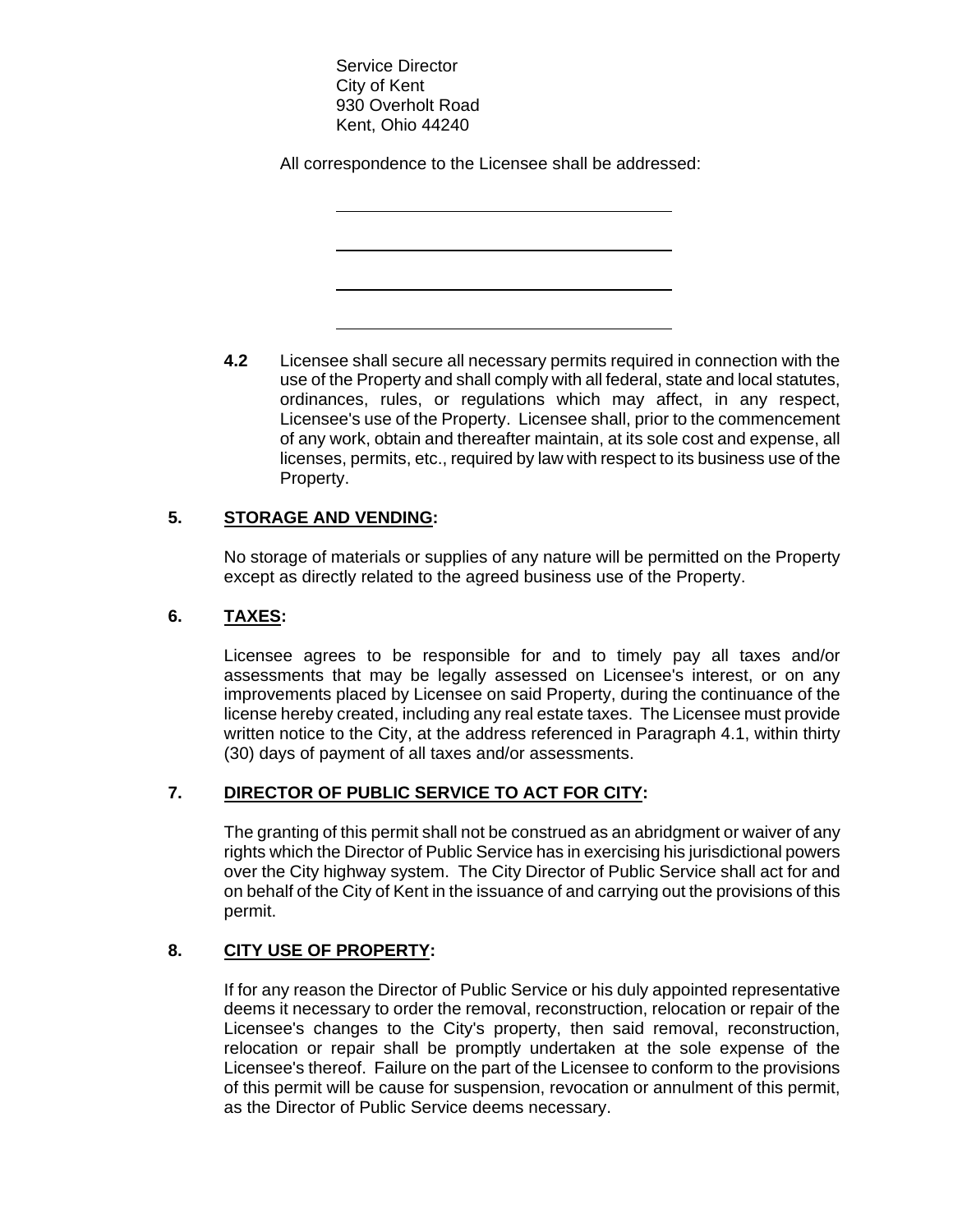## **9. MAINTENANCE OF PROPERTY:**

Licensee shall, at its sole expense, keep and maintain the Property free of all weeds, debris, and flammable materials of every description, and at all times in an orderly, clean, safe, and sanitary condition consistent with neighborhood standards. A high standard of cleanliness, consistent with the location of the area as an adjunct of the City, will be required. Defoliant, noxious, or hazardous materials or chemicals shall not be used or stored on the Property.

#### **10. MAINTENANCE OF IMPROVEMENTS:**

- **10.1** Licensee, at Licensee's own cost and expense, shall maintain all of his/her improvements to the Property. Licensee shall take all steps necessary to effectively protect the Property from damage incident to the Licensee's use of such Property, all without expense to the City.
- **10.2** Licensee shall be liable to, and shall reimburse the City for, any damage to City owned property that in any way results from or is attributable to the use of said Property by the Licensee or any person entering upon the same with the consent of the Licensee, expressed or implied.

## **11. HOLD HARMLESS:**

Licensee shall occupy and use Property at its own risk and expense and shall save the City, its officers, agents, and employees, harmless from any and all claims for damage to property, or injury to, or death of, any person, entering upon same with Licensee's consent, expressed or implied, caused by any acts or omissions of the Licensee.

#### **12. INSURANCE:**

**12.1** At the time of the execution of this Agreement, Licensee shall, at its own expense, take out and keep in force during the terms of this Agreement:

**(a)** Liability insurance, in a company or companies to be approved by the City to protect against any liability to the public incident to the use of, or resulting from injury to, or death of, any person occurring in or about, the Property, in the amount of not less than *Five Hundred Thousand Dollars (\$500,000.00)*, to indemnify against the claim of one person, and in the amount of not less than *One Million Dollars (\$1,000,000.00)* against the claims of two (2) or more persons resulting from any one (1) accident.

**(b)** Property damage or other insurance in a company or companies to be approved by the City to protect Licensee, and the City against any and every liability incident to the use of or resulting from any and every cause occurring in, or about, the Property, including any and all liability of the Licensee, in the amount of not less than *One Hundred Thousand Dollars (\$100,000.00)*. Said policies shall inure to the contingent liabilities, if any, of the Licensee and the City, and shall obligate the insurance carriers to notify Licensee and the City, in writing, not less than thirty (30) days prior to cancellation thereof, or any other change affecting the coverage of the polices. If said policies contain any exclusion concerning property in the care, custody or control of the insured, an endorsement shall be attached thereto stating that such exclusion shall not apply with regard to any liability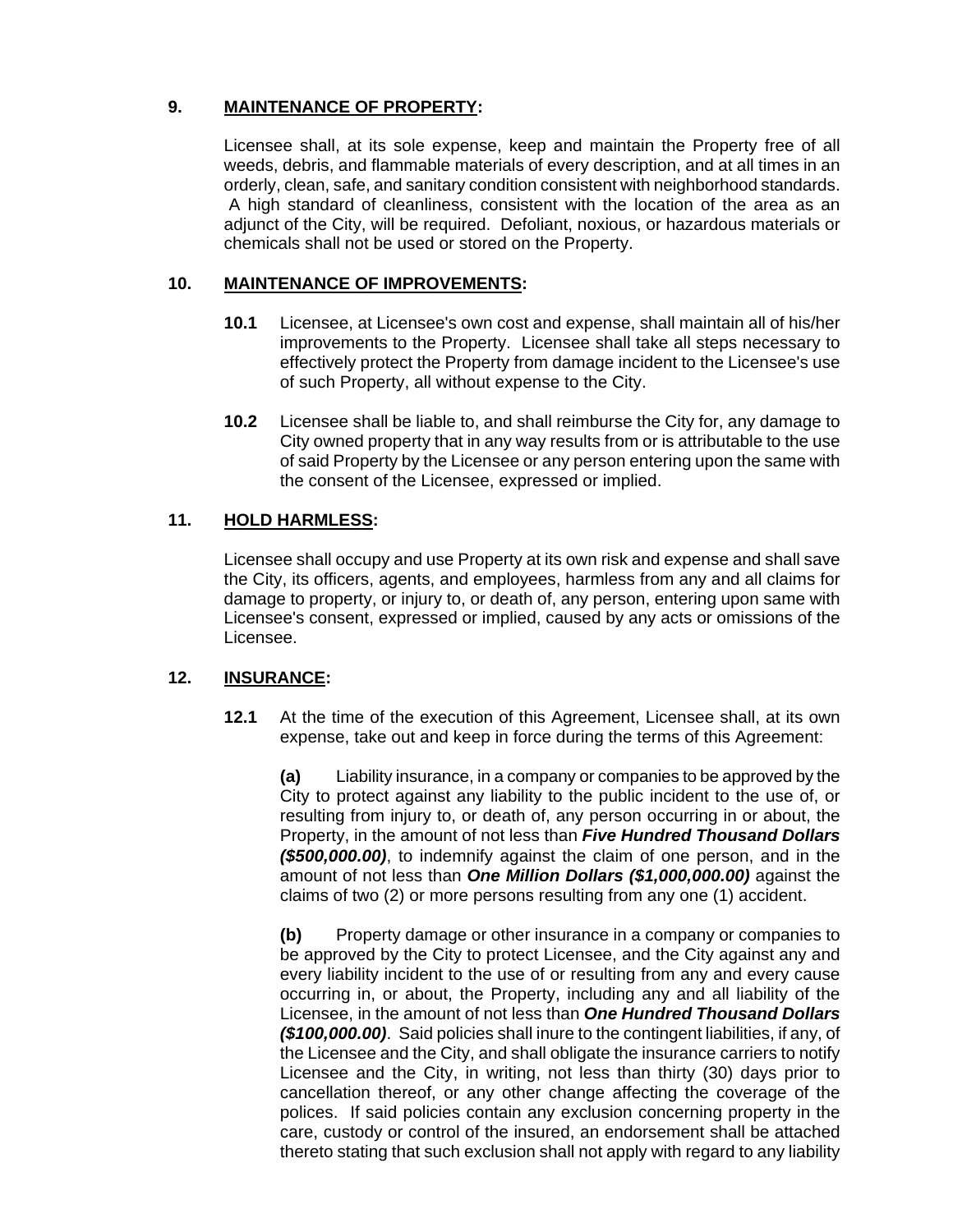of the Licensee and the City.

**12.2** A copy of the "Certificate of Insurance" will be submitted to the City at the time of execution of license and annually thereafter.

#### **13. MODIFICATION:**

The terms of this Agreement may be modified upon agreement of the parties.

#### **14. REVOCATION AND TERMINATION:**

- **14.1** The City may revoke this license at any time. The Licensee may terminate this Agreement at any time.
- **14.2** In the event this license is revoked or the Agreement is terminated the Licensee will peaceably and quietly leave, surrender, and yield up to the City the Property. The Property will be restored to its previous condition at the expense of the Licensee and no costs for removal will be reimbursed by the City.
- **14.3** Upon revocation of the license or upon termination or expiration of Agreement, any personal property, or other appurtenances, including all footings, foundations, and utilities, placed on the City property will be removed by Licensee. If any such appurtenances are not so removed after ninety (90) days written notice from the City to the Licensee, the City may proceed to remove the same and to restore the Property and the Licensee will pay the City, on demand, the reasonable cost and expense of such removal and restoration.

#### **15. RELOCATION:**

\_\_\_\_\_\_\_\_\_\_\_\_\_\_\_\_\_\_\_\_\_\_\_\_\_\_\_\_\_\_\_\_\_\_\_

\_\_\_\_\_\_\_\_\_\_\_\_\_\_\_\_\_\_\_\_\_\_\_\_\_\_\_\_\_\_\_\_\_\_\_

A Licensee who licenses property from the City shall not be eligible for relocation payments.

 IN WITNESS WHEREOF, this Agreement has been executed in duplicate by the parties hereto as of the date herein last written below. Licensee acknowledges receipt of a copy of this Agreement and agrees to comply with the provisions herein contained.

\_\_\_\_\_\_\_\_\_\_\_\_\_\_\_\_\_\_\_\_\_\_\_\_\_\_\_\_\_\_\_\_\_\_\_\_ \_\_\_\_\_\_\_\_\_\_\_\_\_\_\_\_\_\_\_\_\_\_\_\_\_\_\_\_\_\_\_\_\_\_\_

\_\_\_\_\_\_\_\_\_\_\_\_\_\_\_\_\_\_\_\_\_\_\_\_\_\_\_\_\_\_\_\_\_\_\_\_\_\_\_\_\_\_\_\_\_\_\_\_\_\_\_\_\_\_\_\_\_\_\_\_\_\_\_\_\_\_\_\_\_\_\_\_\_\_\_\_\_

## **LICENSEE(S):**

Signature Signature Signature Signature

Mailing Address

**Telephone**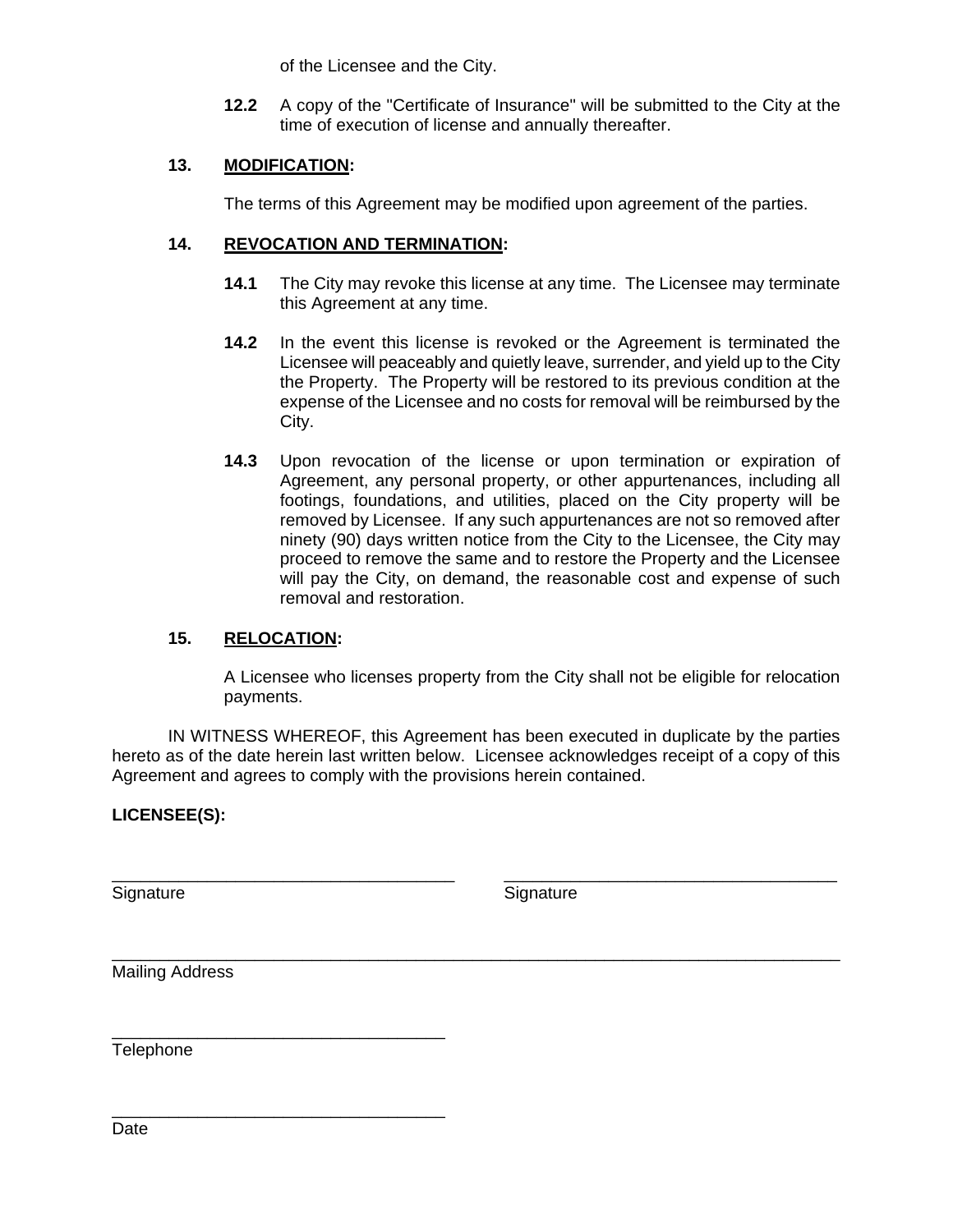# **CITY OF KENT, OHIO**

Director of Public Service Date

\_\_\_\_\_\_\_\_\_\_\_\_\_\_\_\_\_\_\_\_\_\_\_\_\_\_\_\_\_\_\_\_\_\_\_\_ \_\_\_\_\_\_\_\_\_\_\_\_\_\_\_\_\_\_\_\_\_\_\_\_\_\_\_\_\_\_\_\_\_\_\_

### **APPROVED AS TO FORM:**

James R. Silver, Law Director City of Kent

\_\_\_\_\_\_\_\_\_\_\_\_\_\_\_\_\_\_\_\_\_\_\_\_\_\_\_\_\_\_\_\_\_\_\_\_\_\_\_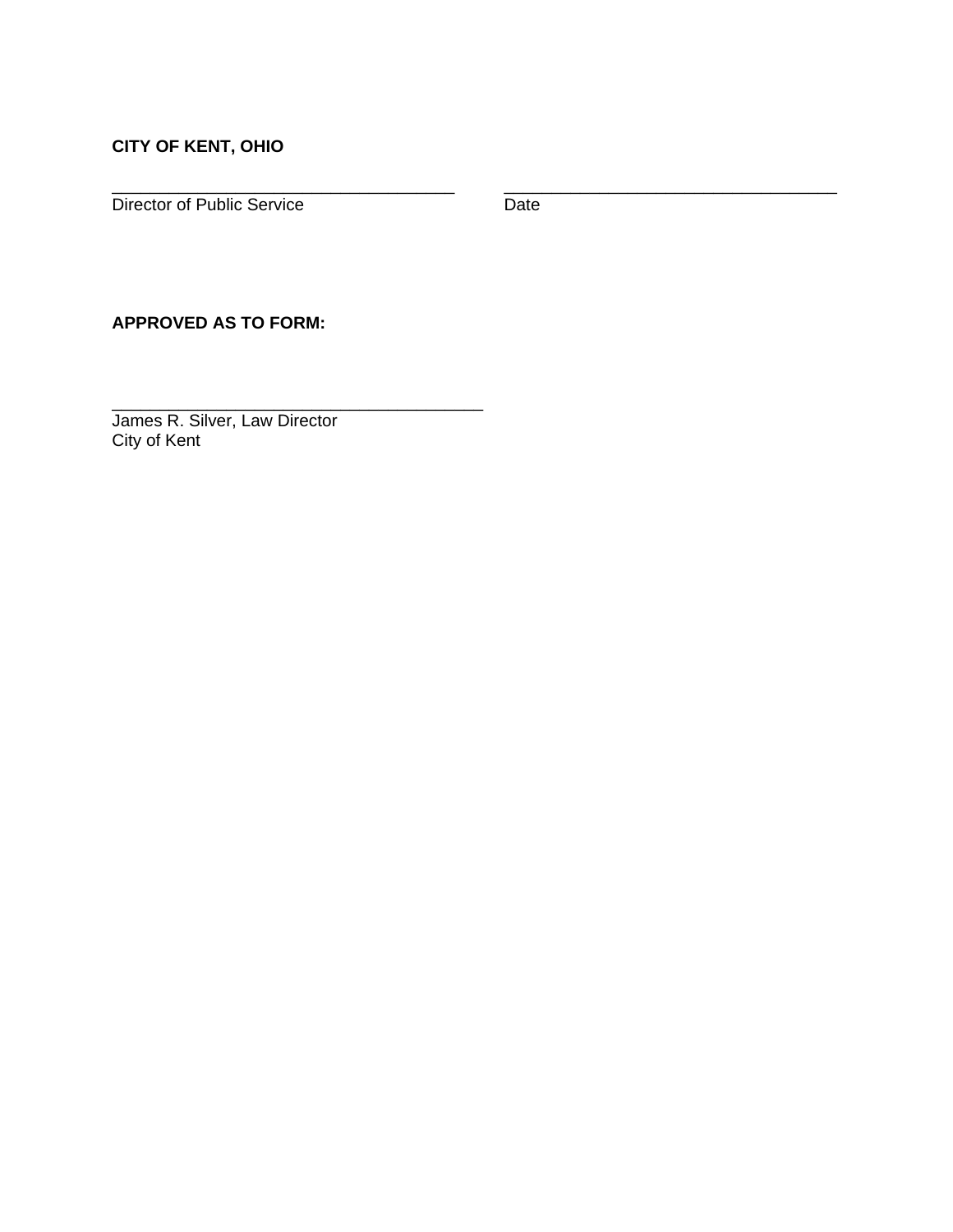#### **EXHIBIT "A" SITE PLAN**



SOUTH DEPYSTER STREET